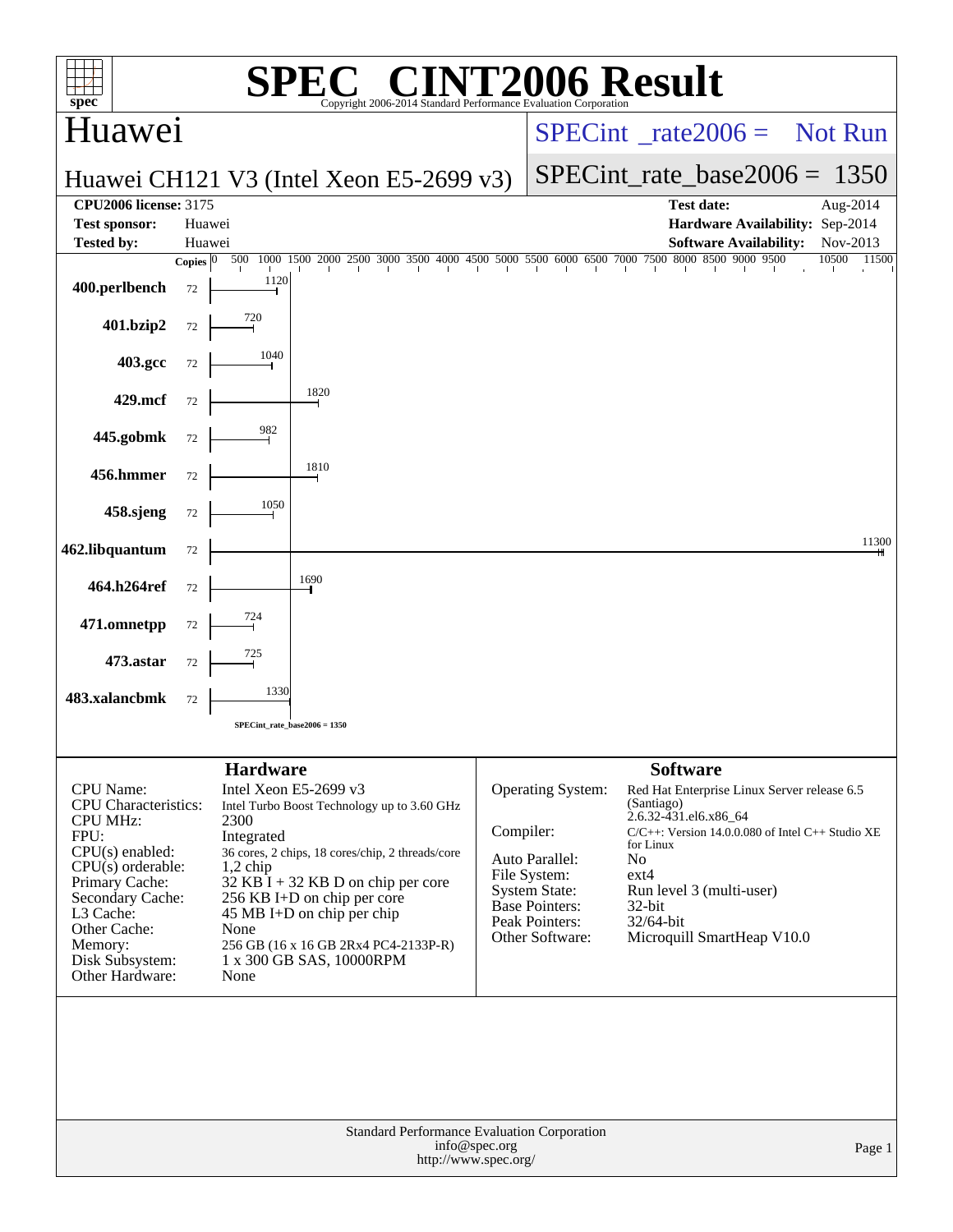

# **[SPEC CINT2006 Result](http://www.spec.org/auto/cpu2006/Docs/result-fields.html#SPECCINT2006Result)**

## Huawei

## SPECint rate  $2006 =$  Not Run

### Huawei CH121 V3 (Intel Xeon E5-2699 v3)

[SPECint\\_rate\\_base2006 =](http://www.spec.org/auto/cpu2006/Docs/result-fields.html#SPECintratebase2006) 1350

**[CPU2006 license:](http://www.spec.org/auto/cpu2006/Docs/result-fields.html#CPU2006license)** 3175 **[Test date:](http://www.spec.org/auto/cpu2006/Docs/result-fields.html#Testdate)** Aug-2014 **[Test sponsor:](http://www.spec.org/auto/cpu2006/Docs/result-fields.html#Testsponsor)** Huawei **[Hardware Availability:](http://www.spec.org/auto/cpu2006/Docs/result-fields.html#HardwareAvailability)** Sep-2014 **[Tested by:](http://www.spec.org/auto/cpu2006/Docs/result-fields.html#Testedby)** Huawei **[Software Availability:](http://www.spec.org/auto/cpu2006/Docs/result-fields.html#SoftwareAvailability)** Nov-2013

### **[Results Table](http://www.spec.org/auto/cpu2006/Docs/result-fields.html#ResultsTable)**

|                                                                                                          | <b>Base</b>   |                |       |                |       |                |            | <b>Peak</b>   |                |              |                |              |                |              |
|----------------------------------------------------------------------------------------------------------|---------------|----------------|-------|----------------|-------|----------------|------------|---------------|----------------|--------------|----------------|--------------|----------------|--------------|
| <b>Benchmark</b>                                                                                         | <b>Copies</b> | <b>Seconds</b> | Ratio | <b>Seconds</b> | Ratio | <b>Seconds</b> | Ratio      | <b>Copies</b> | <b>Seconds</b> | <b>Ratio</b> | <b>Seconds</b> | <b>Ratio</b> | <b>Seconds</b> | <b>Ratio</b> |
| 400.perlbench                                                                                            | 72            | 630            | 1120  | 630            | 1120  | 627            | 1120       |               |                |              |                |              |                |              |
| 401.bzip2                                                                                                | 72            | 964            | 721   | 965            | 720   | 966            | <b>719</b> |               |                |              |                |              |                |              |
| $403.\mathrm{gcc}$                                                                                       | 72            | 557            | 1040  | 559            | 1040  | 560            | 1040       |               |                |              |                |              |                |              |
| $429$ .mcf                                                                                               | 72            | 362            | 1820  | 361            | 1820  | 361            | 1820       |               |                |              |                |              |                |              |
| $445$ .gobm $k$                                                                                          | 72            | 770            | 981   | 769            | 982   | 768            | 984        |               |                |              |                |              |                |              |
| 456.hmmer                                                                                                | 72            | 373            | 1800  | 371            | 1810  | 371            | 1810       |               |                |              |                |              |                |              |
| $458$ .sjeng                                                                                             | 72            | 826            | 1050  | 827            | 1050  | 827            | 1050       |               |                |              |                |              |                |              |
| 462.libquantum                                                                                           | 72            | 132            | 11300 | 133            | 11300 | 132            | 11300      |               |                |              |                |              |                |              |
| 464.h264ref                                                                                              | 72            | 934            | 1710  | 940            | 1690  | 945            | 1690       |               |                |              |                |              |                |              |
| 471.omnetpp                                                                                              | 72            | 619            | 727   | 622            | 724   | 627            | 717        |               |                |              |                |              |                |              |
| 473.astar                                                                                                | 72            | 697            | 725   | 697            | 725   | 703            | <b>719</b> |               |                |              |                |              |                |              |
| 483.xalancbmk                                                                                            | 72            | 374            | 1330  | 374            | 1330  | 374            | 1330       |               |                |              |                |              |                |              |
| Results appear in the order in which they were run. Bold underlined text indicates a median measurement. |               |                |       |                |       |                |            |               |                |              |                |              |                |              |

### **[Submit Notes](http://www.spec.org/auto/cpu2006/Docs/result-fields.html#SubmitNotes)**

 The numactl mechanism was used to bind copies to processors. The config file option 'submit' was used to generate numactl commands to bind each copy to a specific processor. For details, please see the config file.

### **[Operating System Notes](http://www.spec.org/auto/cpu2006/Docs/result-fields.html#OperatingSystemNotes)**

Stack size set to unlimited using "ulimit -s unlimited"

### **[Platform Notes](http://www.spec.org/auto/cpu2006/Docs/result-fields.html#PlatformNotes)**

 BIOS configuration: Set Power Efficiency Mode to Custom Set Snoop Mode to COD Baseboard Management Controller used to adjust the fan speed to 100% Sysinfo program /spec/config/sysinfo.rev6818 \$Rev: 6818 \$ \$Date:: 2012-07-17 #\$ e86d102572650a6e4d596a3cee98f191 running on localhost.localdomain Wed Jan 8 06:12:53 2014 This section contains SUT (System Under Test) info as seen by some common utilities. To remove or add to this section, see: <http://www.spec.org/cpu2006/Docs/config.html#sysinfo> From /proc/cpuinfo model name : Intel(R) Xeon(R) CPU E5-2699 v3 @ 2.30GHz 2 "physical id"s (chips) 72 "processors" cores, siblings (Caution: counting these is hw and system dependent. The Continued on next page

Standard Performance Evaluation Corporation [info@spec.org](mailto:info@spec.org) <http://www.spec.org/>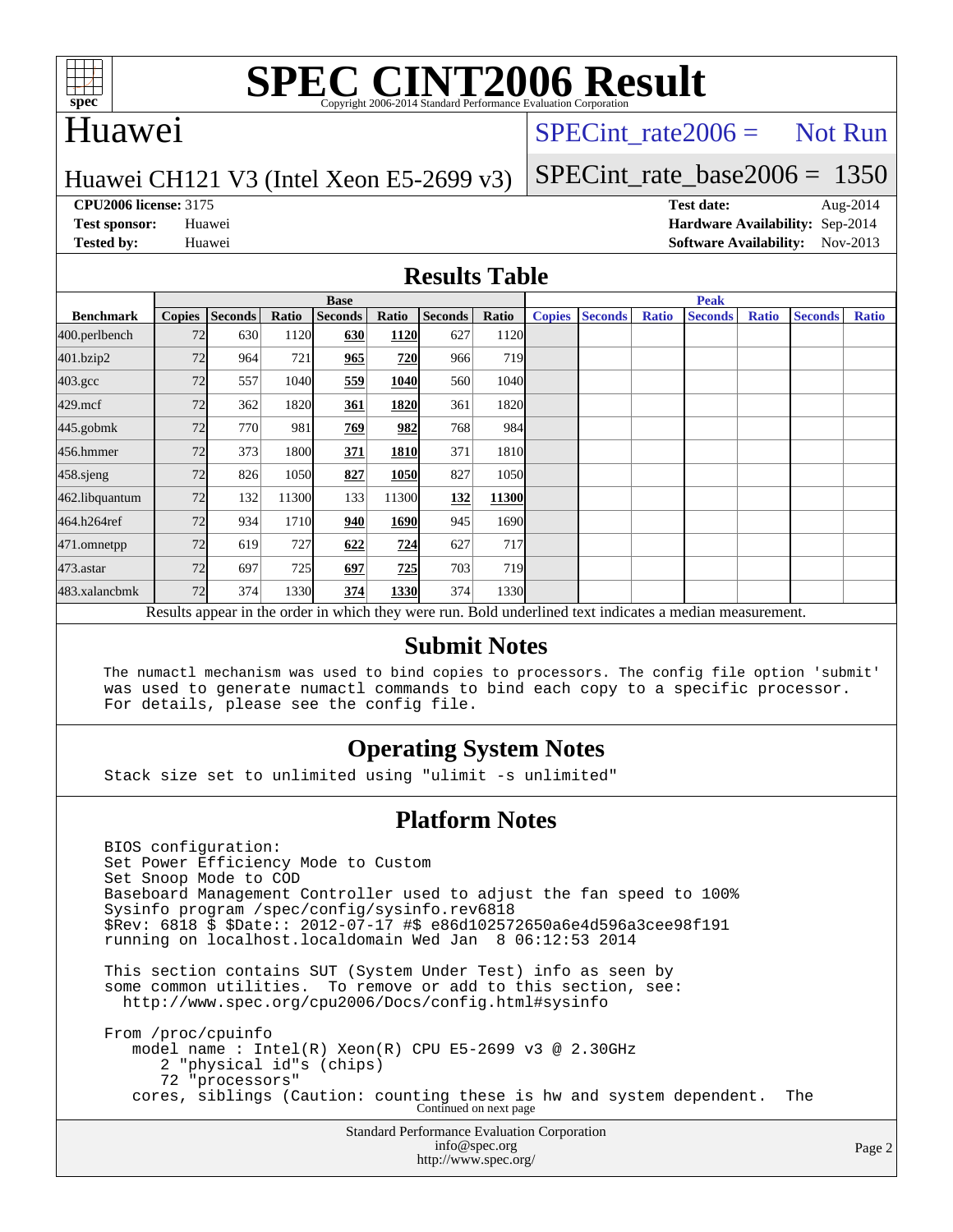

### **[SPEC CINT2006 Result](http://www.spec.org/auto/cpu2006/Docs/result-fields.html#SPECCINT2006Result)** Copyright 2006-2014 Standard Performance Evaluation C

## Huawei

 $SPECTnt_rate2006 = Not Run$ 

Huawei CH121 V3 (Intel Xeon E5-2699 v3)

[SPECint\\_rate\\_base2006 =](http://www.spec.org/auto/cpu2006/Docs/result-fields.html#SPECintratebase2006) 1350

**[CPU2006 license:](http://www.spec.org/auto/cpu2006/Docs/result-fields.html#CPU2006license)** 3175 **[Test date:](http://www.spec.org/auto/cpu2006/Docs/result-fields.html#Testdate)** Aug-2014 **[Test sponsor:](http://www.spec.org/auto/cpu2006/Docs/result-fields.html#Testsponsor)** Huawei **[Hardware Availability:](http://www.spec.org/auto/cpu2006/Docs/result-fields.html#HardwareAvailability)** Sep-2014 **[Tested by:](http://www.spec.org/auto/cpu2006/Docs/result-fields.html#Testedby)** Huawei **[Software Availability:](http://www.spec.org/auto/cpu2006/Docs/result-fields.html#SoftwareAvailability)** Nov-2013

### **[Platform Notes \(Continued\)](http://www.spec.org/auto/cpu2006/Docs/result-fields.html#PlatformNotes)**

 following excerpts from /proc/cpuinfo might not be reliable. Use with caution.) cpu cores : 18 siblings : 36 physical 0: cores 0 1 2 3 4 8 9 10 11 16 17 18 19 20 24 25 26 27 physical 1: cores 0 1 2 3 4 8 9 10 11 16 17 18 19 20 24 25 26 27 cache size : 23040 KB From /proc/meminfo MemTotal: 264269740 kB HugePages\_Total: 0 Hugepagesize: 2048 kB /usr/bin/lsb\_release -d Red Hat Enterprise Linux Server release 6.5 (Santiago) From /etc/\*release\* /etc/\*version\* redhat-release: Red Hat Enterprise Linux Server release 6.5 (Santiago) system-release: Red Hat Enterprise Linux Server release 6.5 (Santiago) system-release-cpe: cpe:/o:redhat:enterprise\_linux:6server:ga:server uname -a: Linux localhost.localdomain 2.6.32-431.el6.x86\_64 #1 SMP Sun Nov 10 22:19:54 EST 2013 x86\_64 x86\_64 x86\_64 GNU/Linux run-level 3 Jan 8 06:06 SPEC is set to: /spec<br>Filesystem Type Type Size Used Avail Use% Mounted on /dev/sda1 ext4 268G 25G 230G 10% / Additional information from dmidecode: BIOS Insyde Corp. 1.13 08/12/2014 Memory: 8x NO DIMM NO DIMM 3 rank 8x Samsung M393A2G40DB0-CPB 16 GB 2133 MHz 1 rank 8x Samsung M393A2G40DB0-CPB 16 GB 2133 MHz 2 rank (End of data from sysinfo program)

#### **[General Notes](http://www.spec.org/auto/cpu2006/Docs/result-fields.html#GeneralNotes)**

Environment variables set by runspec before the start of the run: LD\_LIBRARY\_PATH = "/spec/libs/32:/spec/libs/64:/spec/sh" Binaries compiled on a system with 1x Core i7-860 CPU + 8GB memory using RedHat EL 6.4 Transparent Huge Pages enabled with: echo always > /sys/kernel/mm/redhat\_transparent\_hugepage/enabled Filesystem page cache cleared with: echo 1> /proc/sys/vm/drop\_caches Continued on next page

> Standard Performance Evaluation Corporation [info@spec.org](mailto:info@spec.org) <http://www.spec.org/>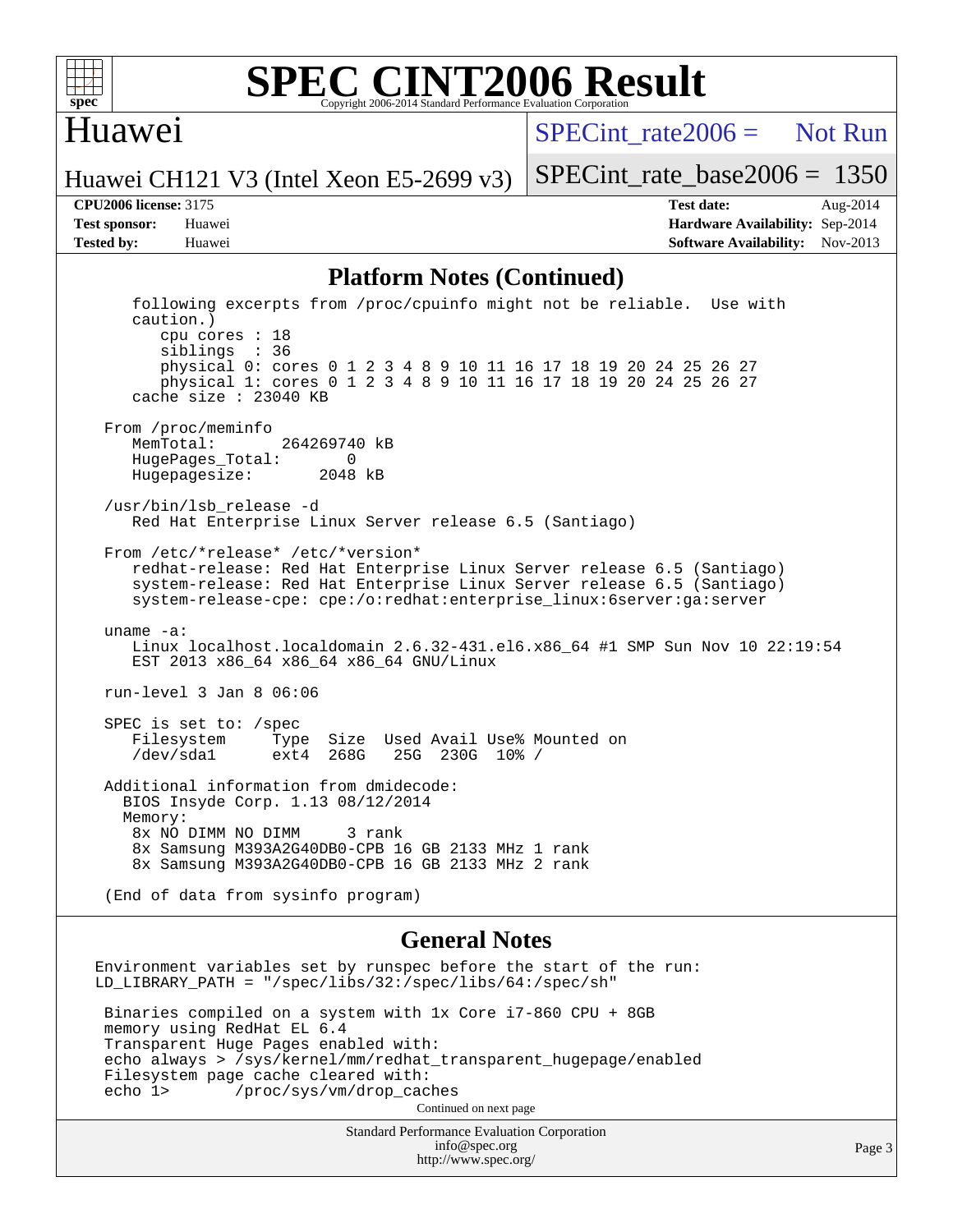

# **[SPEC CINT2006 Result](http://www.spec.org/auto/cpu2006/Docs/result-fields.html#SPECCINT2006Result)**

## Huawei

SPECint rate  $2006 =$  Not Run

Huawei CH121 V3 (Intel Xeon E5-2699 v3)

**[CPU2006 license:](http://www.spec.org/auto/cpu2006/Docs/result-fields.html#CPU2006license)** 3175 **[Test date:](http://www.spec.org/auto/cpu2006/Docs/result-fields.html#Testdate)** Aug-2014

[SPECint\\_rate\\_base2006 =](http://www.spec.org/auto/cpu2006/Docs/result-fields.html#SPECintratebase2006) 1350

**[Test sponsor:](http://www.spec.org/auto/cpu2006/Docs/result-fields.html#Testsponsor)** Huawei **[Hardware Availability:](http://www.spec.org/auto/cpu2006/Docs/result-fields.html#HardwareAvailability)** Sep-2014 **[Tested by:](http://www.spec.org/auto/cpu2006/Docs/result-fields.html#Testedby)** Huawei **[Software Availability:](http://www.spec.org/auto/cpu2006/Docs/result-fields.html#SoftwareAvailability)** Nov-2013

### **[General Notes \(Continued\)](http://www.spec.org/auto/cpu2006/Docs/result-fields.html#GeneralNotes)**

 runspec command invoked through numactl i.e.: numactl --interleave=all runspec <etc>

# **[Base Compiler Invocation](http://www.spec.org/auto/cpu2006/Docs/result-fields.html#BaseCompilerInvocation)**

[C benchmarks](http://www.spec.org/auto/cpu2006/Docs/result-fields.html#Cbenchmarks):  $inc -m32$ 

[C++ benchmarks:](http://www.spec.org/auto/cpu2006/Docs/result-fields.html#CXXbenchmarks) [icpc -m32](http://www.spec.org/cpu2006/results/res2014q3/cpu2006-20140826-31050.flags.html#user_CXXbase_intel_icpc_4e5a5ef1a53fd332b3c49e69c3330699)

# **[Base Portability Flags](http://www.spec.org/auto/cpu2006/Docs/result-fields.html#BasePortabilityFlags)**

 400.perlbench: [-DSPEC\\_CPU\\_LINUX\\_IA32](http://www.spec.org/cpu2006/results/res2014q3/cpu2006-20140826-31050.flags.html#b400.perlbench_baseCPORTABILITY_DSPEC_CPU_LINUX_IA32) 462.libquantum: [-DSPEC\\_CPU\\_LINUX](http://www.spec.org/cpu2006/results/res2014q3/cpu2006-20140826-31050.flags.html#b462.libquantum_baseCPORTABILITY_DSPEC_CPU_LINUX) 483.xalancbmk: [-DSPEC\\_CPU\\_LINUX](http://www.spec.org/cpu2006/results/res2014q3/cpu2006-20140826-31050.flags.html#b483.xalancbmk_baseCXXPORTABILITY_DSPEC_CPU_LINUX)

# **[Base Optimization Flags](http://www.spec.org/auto/cpu2006/Docs/result-fields.html#BaseOptimizationFlags)**

[C benchmarks](http://www.spec.org/auto/cpu2006/Docs/result-fields.html#Cbenchmarks):

[-xCORE-AVX2](http://www.spec.org/cpu2006/results/res2014q3/cpu2006-20140826-31050.flags.html#user_CCbase_f-xAVX2_5f5fc0cbe2c9f62c816d3e45806c70d7) [-ipo](http://www.spec.org/cpu2006/results/res2014q3/cpu2006-20140826-31050.flags.html#user_CCbase_f-ipo) [-O3](http://www.spec.org/cpu2006/results/res2014q3/cpu2006-20140826-31050.flags.html#user_CCbase_f-O3) [-no-prec-div](http://www.spec.org/cpu2006/results/res2014q3/cpu2006-20140826-31050.flags.html#user_CCbase_f-no-prec-div) [-opt-prefetch](http://www.spec.org/cpu2006/results/res2014q3/cpu2006-20140826-31050.flags.html#user_CCbase_f-opt-prefetch) [-opt-mem-layout-trans=3](http://www.spec.org/cpu2006/results/res2014q3/cpu2006-20140826-31050.flags.html#user_CCbase_f-opt-mem-layout-trans_a7b82ad4bd7abf52556d4961a2ae94d5)

[C++ benchmarks:](http://www.spec.org/auto/cpu2006/Docs/result-fields.html#CXXbenchmarks)

[-xCORE-AVX2](http://www.spec.org/cpu2006/results/res2014q3/cpu2006-20140826-31050.flags.html#user_CXXbase_f-xAVX2_5f5fc0cbe2c9f62c816d3e45806c70d7) [-ipo](http://www.spec.org/cpu2006/results/res2014q3/cpu2006-20140826-31050.flags.html#user_CXXbase_f-ipo) [-O3](http://www.spec.org/cpu2006/results/res2014q3/cpu2006-20140826-31050.flags.html#user_CXXbase_f-O3) [-no-prec-div](http://www.spec.org/cpu2006/results/res2014q3/cpu2006-20140826-31050.flags.html#user_CXXbase_f-no-prec-div) [-opt-prefetch](http://www.spec.org/cpu2006/results/res2014q3/cpu2006-20140826-31050.flags.html#user_CXXbase_f-opt-prefetch) [-opt-mem-layout-trans=3](http://www.spec.org/cpu2006/results/res2014q3/cpu2006-20140826-31050.flags.html#user_CXXbase_f-opt-mem-layout-trans_a7b82ad4bd7abf52556d4961a2ae94d5) [-Wl,-z,muldefs](http://www.spec.org/cpu2006/results/res2014q3/cpu2006-20140826-31050.flags.html#user_CXXbase_link_force_multiple1_74079c344b956b9658436fd1b6dd3a8a) [-L/sh -lsmartheap](http://www.spec.org/cpu2006/results/res2014q3/cpu2006-20140826-31050.flags.html#user_CXXbase_SmartHeap_32f6c82aa1ed9c52345d30cf6e4a0499)

## **[Base Other Flags](http://www.spec.org/auto/cpu2006/Docs/result-fields.html#BaseOtherFlags)**

[C benchmarks](http://www.spec.org/auto/cpu2006/Docs/result-fields.html#Cbenchmarks):

403.gcc: [-Dalloca=\\_alloca](http://www.spec.org/cpu2006/results/res2014q3/cpu2006-20140826-31050.flags.html#b403.gcc_baseEXTRA_CFLAGS_Dalloca_be3056838c12de2578596ca5467af7f3)

The flags files that were used to format this result can be browsed at <http://www.spec.org/cpu2006/flags/Intel-ic14.0-official-linux64.20140128.html> <http://www.spec.org/cpu2006/flags/Huawei-Platform-Settings-V1.0-IVB-RevG.html>

You can also download the XML flags sources by saving the following links: <http://www.spec.org/cpu2006/flags/Intel-ic14.0-official-linux64.20140128.xml> <http://www.spec.org/cpu2006/flags/Huawei-Platform-Settings-V1.0-IVB-RevG.xml>

> Standard Performance Evaluation Corporation [info@spec.org](mailto:info@spec.org) <http://www.spec.org/>

Page 4